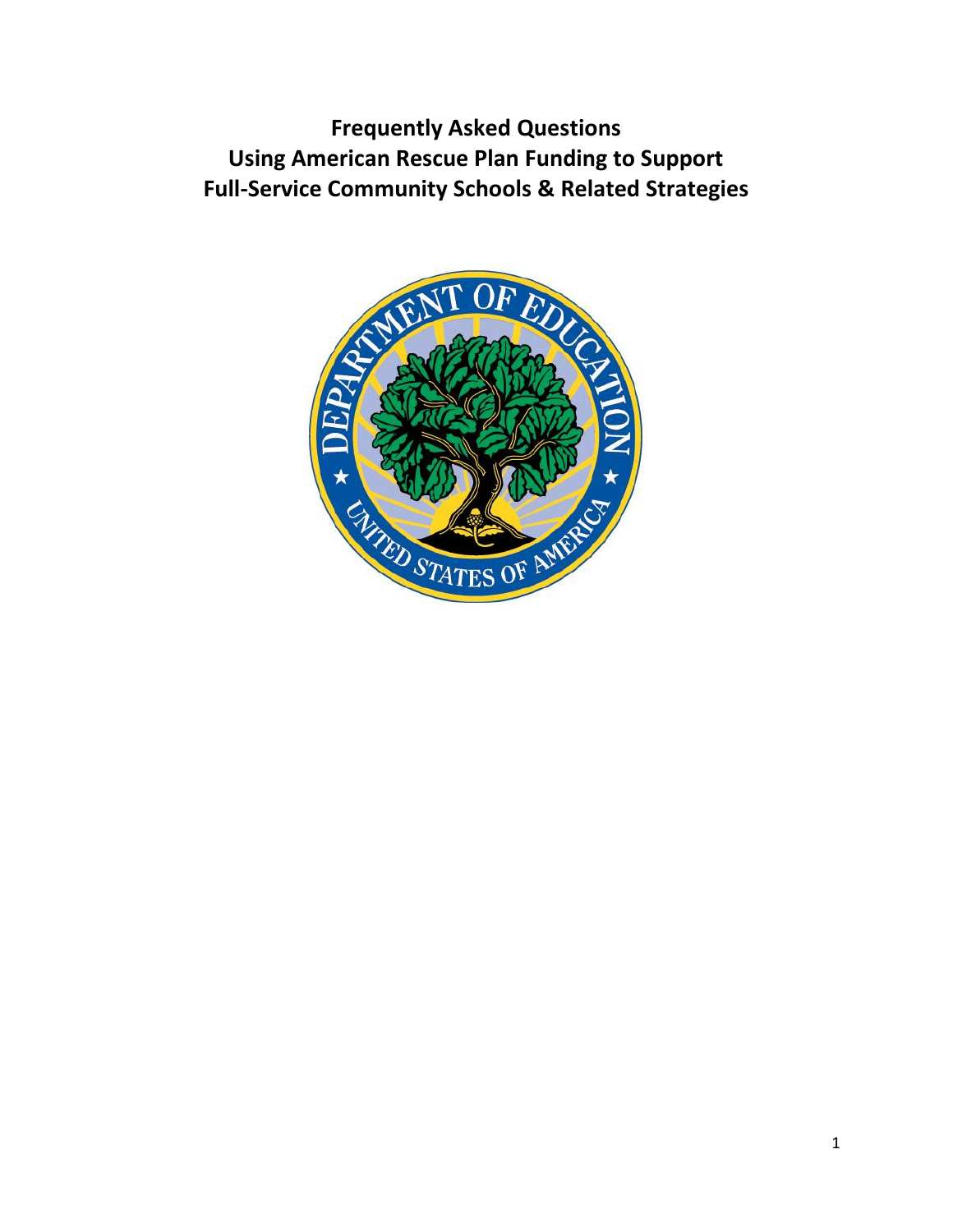**U.S. Department of Education**  Dr. Miguel A. Cardona *Secretary of Education* 

#### **July 2021**

This report is in the public domain. Authorization to reproduce it in whole or in part is granted. While permission to reprint this publication is not necessary, the citation should be U.S. Department of Education, Frequently Asked Questions: Using American Rescue Plan Funding to Support Full-Service Community Schools & Related Strategies, Washington, DC, 2021. This report is available on the Department's website at [21-0138-ARP-Community-Schools-OMB-and-](https://oese.ed.gov/files/2021/07/21-0138-ARP-Community-Schools-OMB-and-OS-Approved-071421-1.pdf)[OS-Approved-1.pdf.](https://oese.ed.gov/files/2021/07/21-0138-ARP-Community-Schools-OMB-and-OS-Approved-071421-1.pdf)

#### **Availability of Alternate Formats**

On request, this publication is available in alternate formats, such as Braille or large print. For more information, please contact the Department's Alternate Format Center at 202-260-0818 or via e-mail at [alternateformatcenter@ed.gov.](mailto:alternateformatcenter@ed.gov)

#### **Notice to Limited English Proficient Persons**

If you have difficulty understanding English, you may request language assistance services for Department information that is available to the public. These language assistance services are available free of charge. If you need more information about interpretation or translation services, please call 1-800-USA-LEARN (1-800- 872-5327) (TTY: 1-800-877-8339), email us at Ed.Language.Assistance@ed.gov, or write to U.S. Department of Education, Information Resource Center, 400 Maryland Ave., SW, Washington, DC 20202.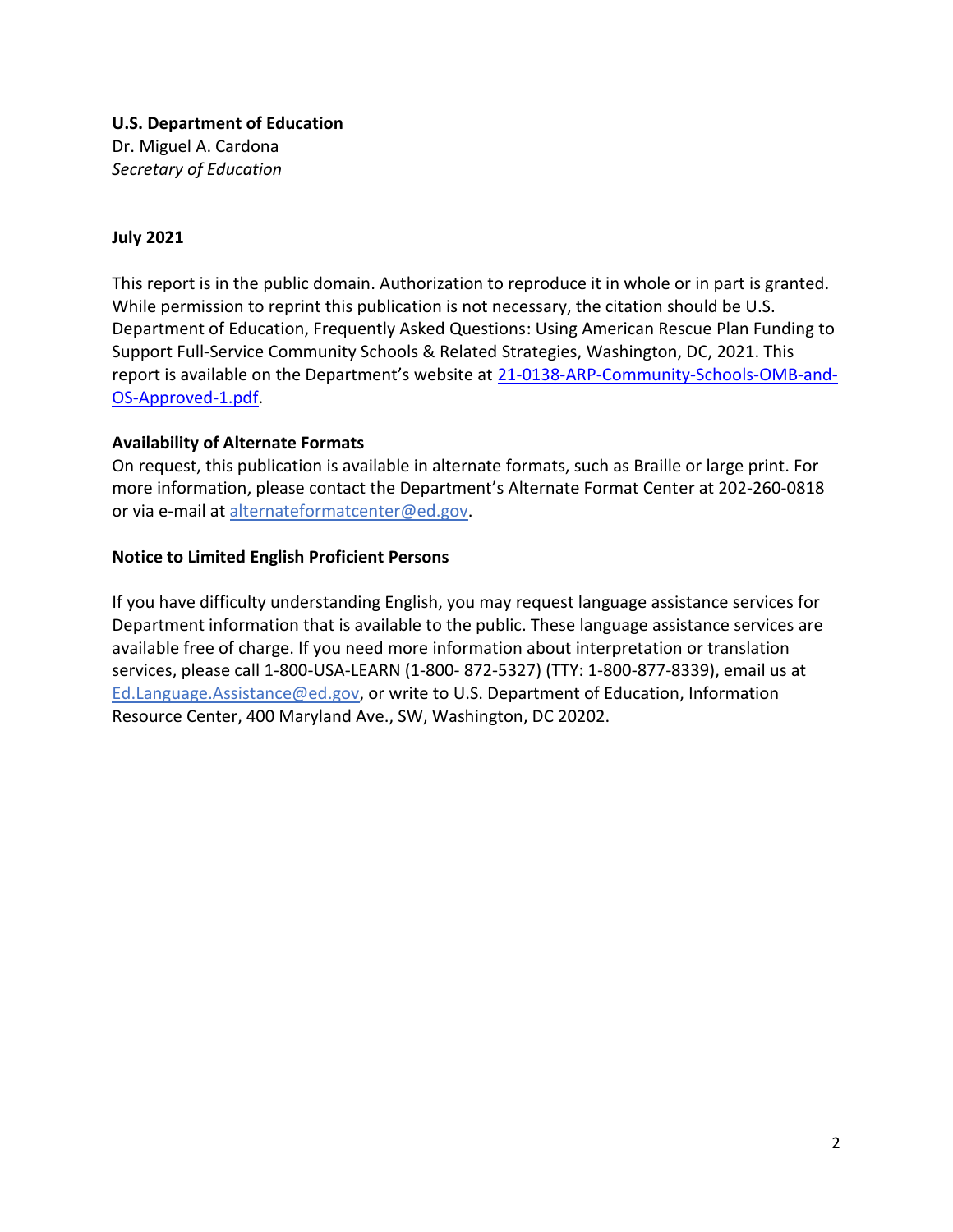# **Contents**

| 1. What is a full-service community school and what makes it evidence-based? 6                 |
|------------------------------------------------------------------------------------------------|
| 2. Is there evidence that full-service community schools improve student outcomes?  7          |
| 3. How are full-service community schools responding to the impacts of the COVID-19            |
| 4. May ARP ESSER funds be used to support existing and new full-service community schools?. 8  |
| 5. How might ARP ESSER funds be used to provide assistance to families and communities?  9     |
| 6. How might ARP ESSER funds be used to provide integrated student supports? 10                |
| 7. How might ARP ESSER funds be used to support collaborative leadership and practices? 11     |
| 8. How might ARP ESSER funds support effective approaches to expanded and enriched learning    |
| 9. What is the role of community-based organizations in supporting full-service community      |
| 10. May ARP ESSER funds be used to support a site-level community school coordinator? 13       |
| 11. May ARP ESSER funds be used to conduct a community needs and asset assessment? 13          |
| 12. What are the roles of the State educational agency (SEA) and school district in supporting |
| 13. In addition to ARP ESSER, what federal funds may be used to support and sustain            |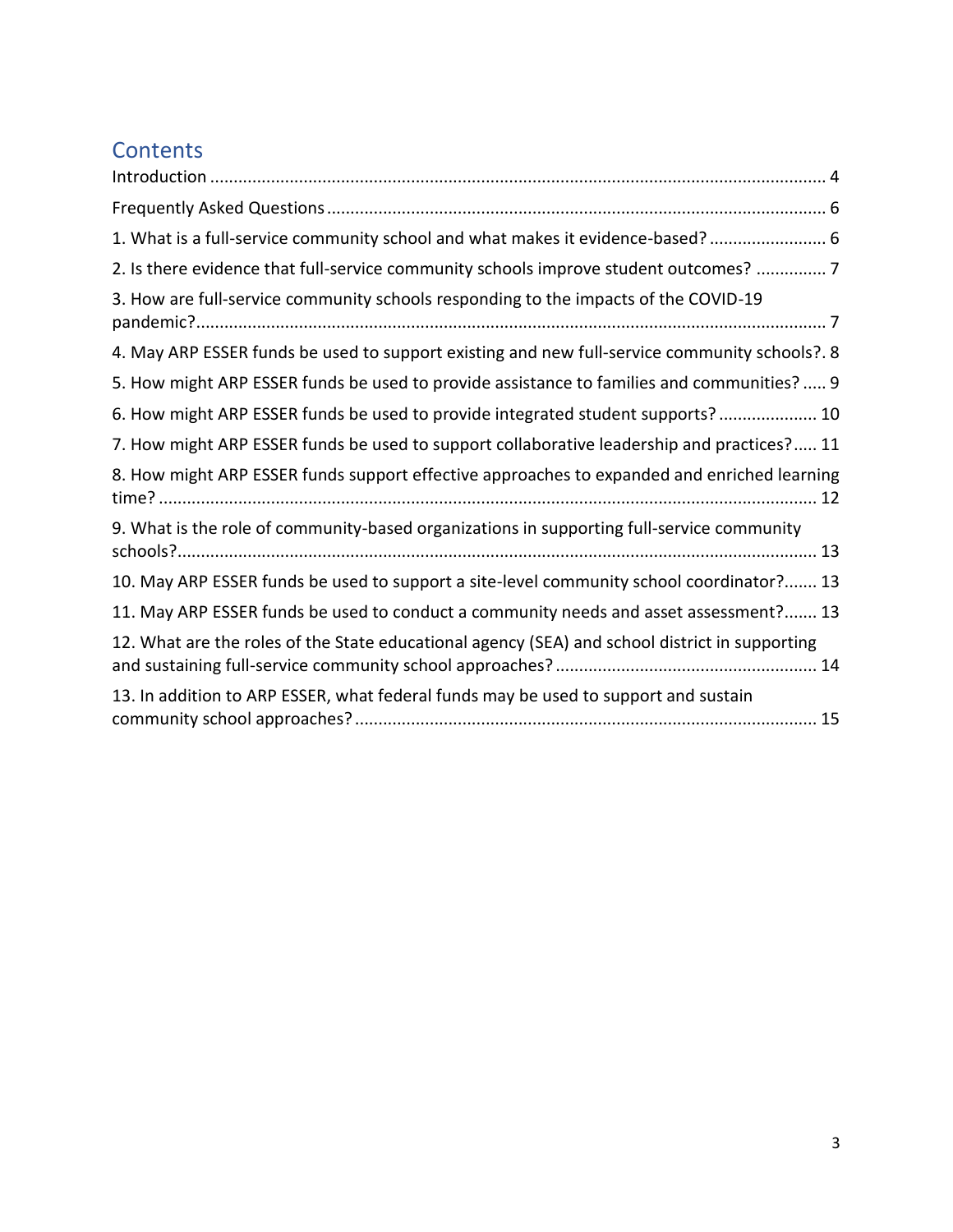#### <span id="page-3-0"></span>Introduction

With the passage of th[e American Rescue Plan \(ARP\) Act](https://www.congress.gov/117/bills/hr1319/BILLS-117hr1319enr.pdf) of 2021, and the previous relief packages, states, districts, and schools have significant federal resources available to implement evidence-based<sup>1</sup> and practitioner-informed strategies to meet the needs of students related to coronavirus disease 2019 (COVID-19). While the pandemic has impacted all communities, it has had a more devastating impact on communities of color. For many schools, returning to how they were designed prior to the pandemic will not address the full impact of COVID-19 on student social, emotional, physical, and mental health, and academic needs. Fortunately, ARP Elementary and Secondary School Emergency Relief (ARP ESSER) funds provide an opportunity to make the kinds of investments that build local capacity in ways that sustain meaningful and effective teaching and learning. If well invested, ARP ESSER funds can help to address gaps in educational opportunity and outcomes not just through the COVID-19 pandemic, but beyond.

One important allowable use of ARP ESSER funds specified in the statute is to support fullservice community schools. Full-service community schools work with families, students, teachers, and community organizations to identify the unmet needs of students and families and develop a plan to leverage community resources to address these needs in the school building, turning schools into community hubs. Full-service community school approaches can bring needed support for students and families into our public schools, such as after-school programs, health and social services, and other comprehensive services. They can therefore help ensure that no child's opportunities are determined by their zip code, family's income, race/ethnicity, disability status, or other factors. Research shows that evidence-based approaches to community schools can improve student social, emotional, and academic outcomes.<sup>2</sup> The U.S. Department of Education (the Department) currently offers grants for [full](https://oese.ed.gov/offices/office-of-discretionary-grants-support-services/school-choice-improvement-programs/full-service-community-schools-program-fscs/)[service community schools](https://oese.ed.gov/offices/office-of-discretionary-grants-support-services/school-choice-improvement-programs/full-service-community-schools-program-fscs/) to improve coordination, integration, accessibility, and effectiveness of services for children and families. ARP ESSER funds may be used to replicate, expand, and scale-up these efforts.

This document includes "Frequently Asked Questions" intended to support state and local efforts in effectively using ARP ESSER funds to advance evidence-based full-service community schools and related approaches.

<sup>&</sup>lt;sup>1</sup> The ARP Act defines the term "evidence-based" as having the meaning in section 8101(21) of the Elementary and Secondary Education Act of 1965 (ESEA). Accordingly, "evidence-based" includes several tiers of evidence. Specifically, "evidence-based," when used with respect to a state, LEA, or school activity, means an activity, strategy, or intervention that: (1) demonstrates a statistically significant effect on improving student outcomes or other relevant outcomes based on strong evidence from at least one well-designed and well-implemented experimental study ("tier 1"); moderate evidence from at least one well-designed and well-implemented quasi experimental study ("tier 2"); or promising evidence from at least one well-designed and well-implemented correlational study with statistical controls for selection bias ("tier 3"); or (2) demonstrates a rationale based on high-quality research findings or positive evaluation that such activity, strategy, or intervention is likely to improve student outcomes or other relevant outcomes and includes ongoing efforts to examine the effects of such activity, strategy, or intervention ("tier 4").

<sup>2</sup> Johnston, W.., et al (2020). *Illustrating the Promise of Community Schools*, RAND Corporation, Santa Monica, CA. [https://www.rand.org/content/dam/rand/pubs/research\\_reports/RR3200/RR3245/RAND\\_RR3245.pdf.](https://www.rand.org/content/dam/rand/pubs/research_reports/RR3200/RR3245/RAND_RR3245.pdf)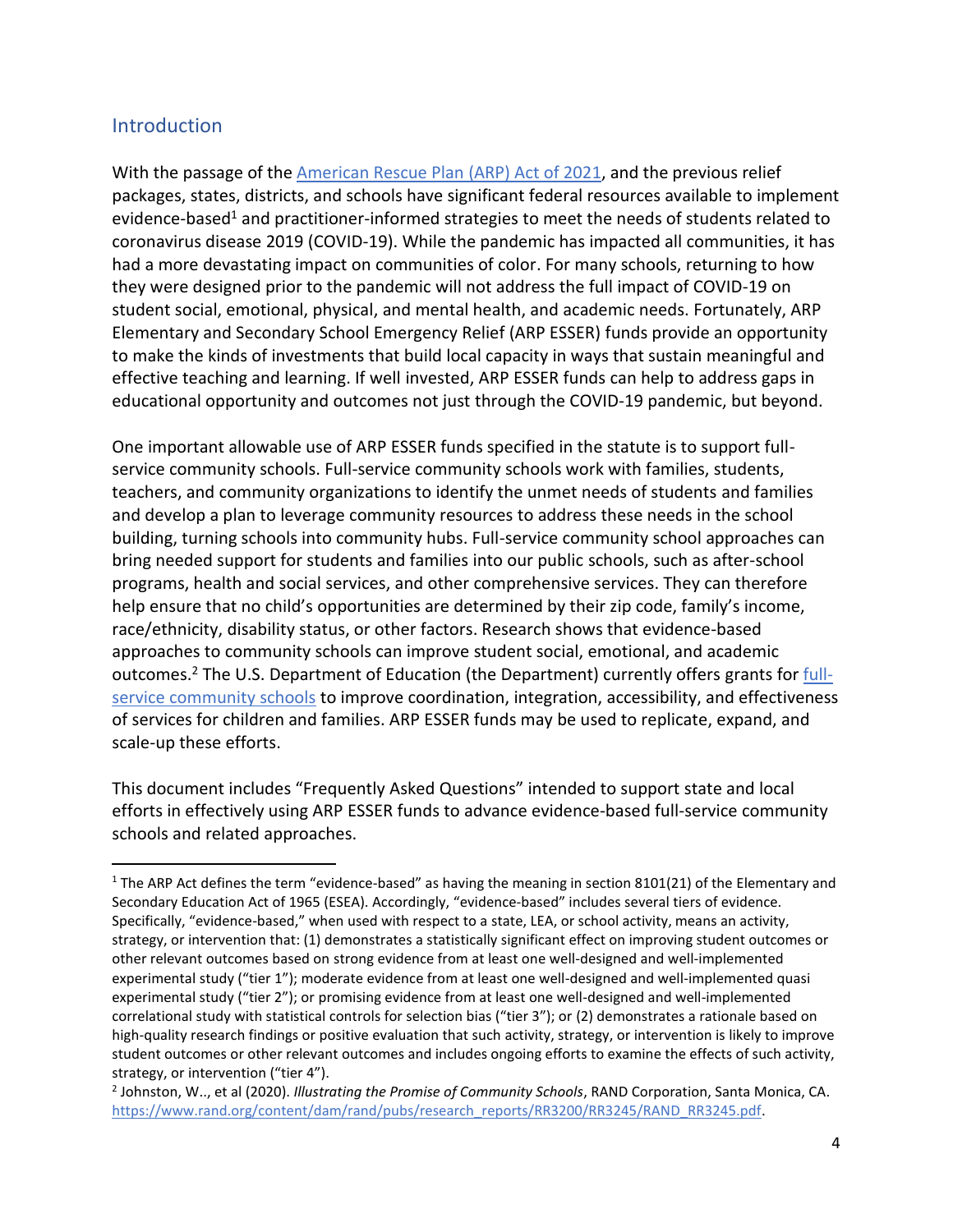#### Engaging the School Community

As states, districts, and schools work to develop and implement strategies under ARP ESSER, including full-service community school approaches, engagement with educators, students, families, and the school community is key and is required under ARP. School representatives should include, at a minimum, administrators, educators, specialized instructional support personnel (e.g., paraprofessionals), related service providers, early childhood education providers, school counselors, school social workers, school psychologists, school nurses, custodial personnel, transportation personnel, food service personnel, and family services representatives. Strategic planning should include student and family representatives and individuals and organizations that represent the interests of students, staff, and parents with disabilities as well as English learners and families needing translation or interpreting services. To that end, schools and school districts should also conduct active and specific engagement with underserved students and families – including students and parents of students of color, Native American, Alaska Native, and Native Hawaiian students, English learners, students with disabilities, migratory students, students in foster care, students in correctional facilities, and students experiencing homelessness. This engagement should begin early in any process and should be ongoing and collaborative.

#### *Legal Disclaimer*

Other than statutory and regulatory requirements referred to in this document, the contents of this document do not have the force or effect of law and are not meant to bind the public. This document is intended only to provide clarity to the public regarding existing requirements under the law or agency policies.

In addition, this document contains resources that are provided for the user's convenience. The inclusion of these materials is not intended to reflect their importance, nor is it intended to endorse any views expressed, or products or services offered. These materials may contain the views and recommendations of various subject-matter experts as well as hypertext links, contact addresses, and websites to information created and maintained by other public and private organizations. The opinions expressed in any of these materials do not necessarily reflect the positions or policies of the Department. The Department does not control or guarantee the accuracy, relevance, timeliness, or completeness of any outside information included in these materials. Inclusion of such information does not constitute an endorsement by the Department or the federal government, nor a preference/support for these examples as compared with others that might be available.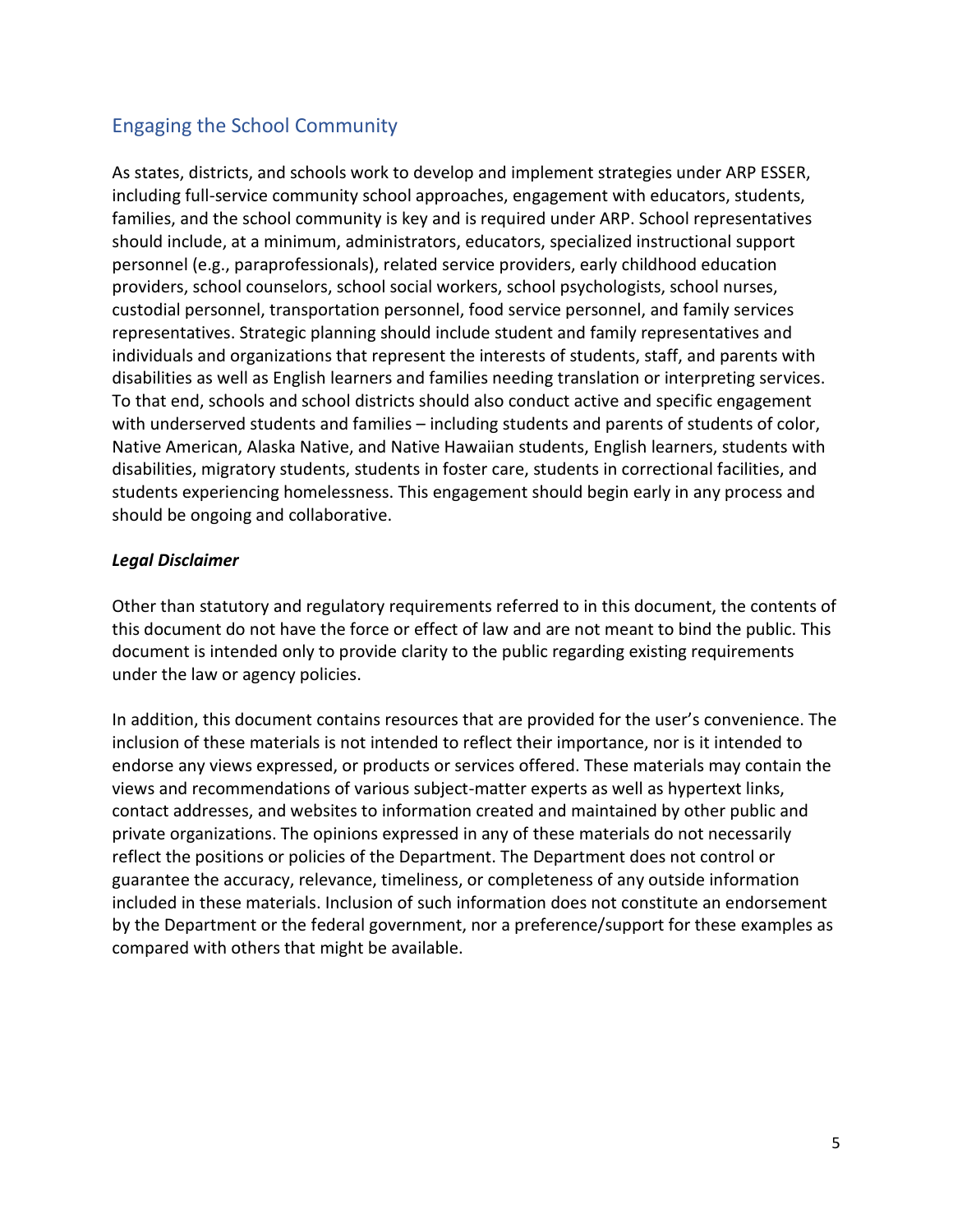# <span id="page-5-0"></span>Frequently Asked Questions

### <span id="page-5-1"></span>1. What is a full-service community school and what makes it evidence-based?

A full-service community school is a public elementary or secondary school that uses established partnerships between schools, families, and community organizations to provide well-rounded educational opportunities and meet the social, emotional, physical, and mental health, and academic needs of students.

Under the Elementary and Secondary Education Act of 1965 (ESEA) and the ARP Act, a fullservice community school is defined as a public elementary or secondary school that<sup>3</sup>:

- (a) Participates in a community-based effort to coordinate and integrate educational, developmental, family, health, and other comprehensive services through communitybased organizations and public and private partnerships; and
- (b) Provides access to such services in school to students, families, and the community, such as access during the school year (including before- and after-school hours and weekends), as well as during the summer.

[Research](https://docs.google.com/spreadsheets/d/1xh0STxHsDf1F1A7A8ed6v0RCbj9v2U0M1_d2eGcgDOM/edit#gid=308054236) shows that there are certain design features that are common across full-service community schools that improve teaching, learning, and student outcomes. These evidencebased features (sometimes referred to as "pillars") include providing (1) integrated supports (e.g., social and emotional learning, access to health and nutrition services);(2) expanded and enriched learning time (e.g., after-school enrichment and summer school);(3) active family and community engagement; and (4) collaborative leadership and practices to support high-quality teaching. Evidence-based full-service community schools create and implement at least these strategies as part of a comprehensive set of strategies that are designed to reflect and be tailored to local contexts.

A school need not be a full-service community school to adopt the approaches that have led community schools to improve student outcomes. Broadly, a full-service community school is a partnership among school staff, families, children, youth, and the community to raise student achievement by ensuring that children are physically, emotionally, and socially supported to learn. A full-service community school can also serve as a neighborhood center or hub by providing access to such critical programs and services as health care, mentoring, expanded learning programs, adult education, and other services that support the whole child, engage families, and strengthen the entire community. 4 (The questions that follow describe approaches and strategies that full-service community schools commonly implement and that

<sup>3</sup> Section 4622 of the ESEA.

<sup>4</sup> Coalition for Community Schools, "What Is a Community School?" webpage, undated. As of June 5, 2017: [http://www.communityschools.org/aboutschools/what\\_is\\_a\\_community\\_school.aspx.](http://www.communityschools.org/aboutschools/what_is_a_community_school.aspx)

Dryfoos, J.G., and Maguire. S. (2002), *Inside Full-Service Community Schools*, Thousand Oaks, Calif.: Corwin. Warren, M. (2005), Communities and Schools: A New View of Urban Education Reform, *Harvard Educational Review*, Vol. 75, No. 2, July 2005.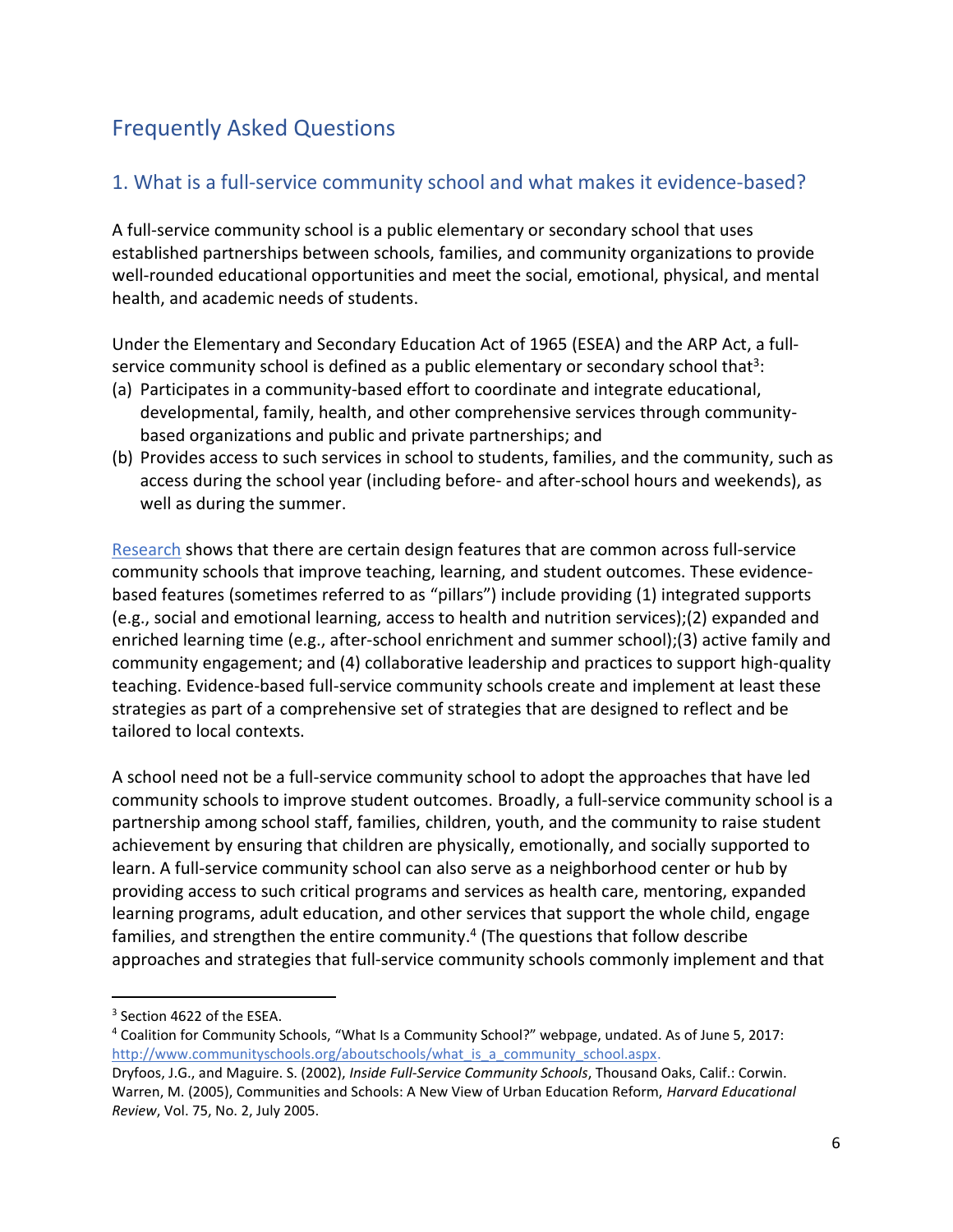schools and school districts that are not full-service community schools might adopt to support students, their families, and their community as they respond to and recover from the COVID-19 pandemic.

## <span id="page-6-0"></span>2. Is there evidence that full-service community schools improve student outcomes?

Yes, according to a 2020 RAND Corporation Study<sup>5</sup> of New York City community schools (the study uses the term "community school" rather than "full-service community school"), the approach had a positive impact on student attendance in elementary, middle, and high schools and across all three years that outcomes were measured (2015–2016, 2016–2017, and 2017– 2018). The study also found positive and significant impacts on elementary and middle school students' on-time grade progression and suggested a reduction in disciplinary incidents for elementary and middle school students. The study found that the community schools had a positive impact on students' mathematics achievement in the final year of the study. Further, based on a **comprehensive analysis** of 143 studies,<sup>6</sup> the Learning Policy Institute concluded that well-implemented community schools lead to improvement in student and school outcomes and contribute to meeting the educational needs of struggling students in schools with high poverty rates.

## <span id="page-6-1"></span>3. How are full-service community schools responding to the impacts of the COVID-19 pandemic?

Full-service community schools have been particularly well-positioned to respond to the impacts of the COVID-19 pandemic, including by working closely with partner organizations to address community needs. Strategies to address those needs may include summer programming, food and nutrition programs, tutoring, mentoring, mental and physical health services, COVID-19 vaccine access, and family engagement strategies.

For example, at the beginning of the pandemic, th[e Los Angeles Education Partnership](https://www.laep.org/what-we-do/) Full-Service Community School's teaching and learning coordinators moved quickly to coach and support teachers, including by producing templates for shifting to digital instruction.<sup>7</sup> Additionally, the coordinators led professional development and self-care activities and facilitated instructor-led training for decision-making on school schedules, instructional norms and expectations, and data analysis. The coordinators took attendance to help counselors reach

<sup>5</sup> Johnston, W.., et al (2020). *Illustrating the Promise of Community Schools*, RAND Corporation, Santa Monica, CA. [https://www.rand.org/content/dam/rand/pubs/research\\_reports/RR3200/RR3245/RAND\\_RR3245.pdf.](https://www.rand.org/content/dam/rand/pubs/research_reports/RR3200/RR3245/RAND_RR3245.pdf)

<sup>6</sup> Maier, A., Daniel, J., Oakes, J., & Lam, L. (2017). *Community Schools: An Evidence-Based Strategy for Equitable School Improvement*. Palo Alto, CA: Learning Policy Institute.

 $<sup>7</sup>$  The Los Angeles Education Partnership's (LAEP) "community-school model leverages and aligns community</sup> resources and school assets to build collaborative, problem-solving systems that address barriers to learning and create ways to address the opportunity gap. LAEP's community-school coordinators work with educators, nonprofits, government agencies and businesses to transform the schools into hubs for integrated services for students and families, as well as culturally vibrant educational centers."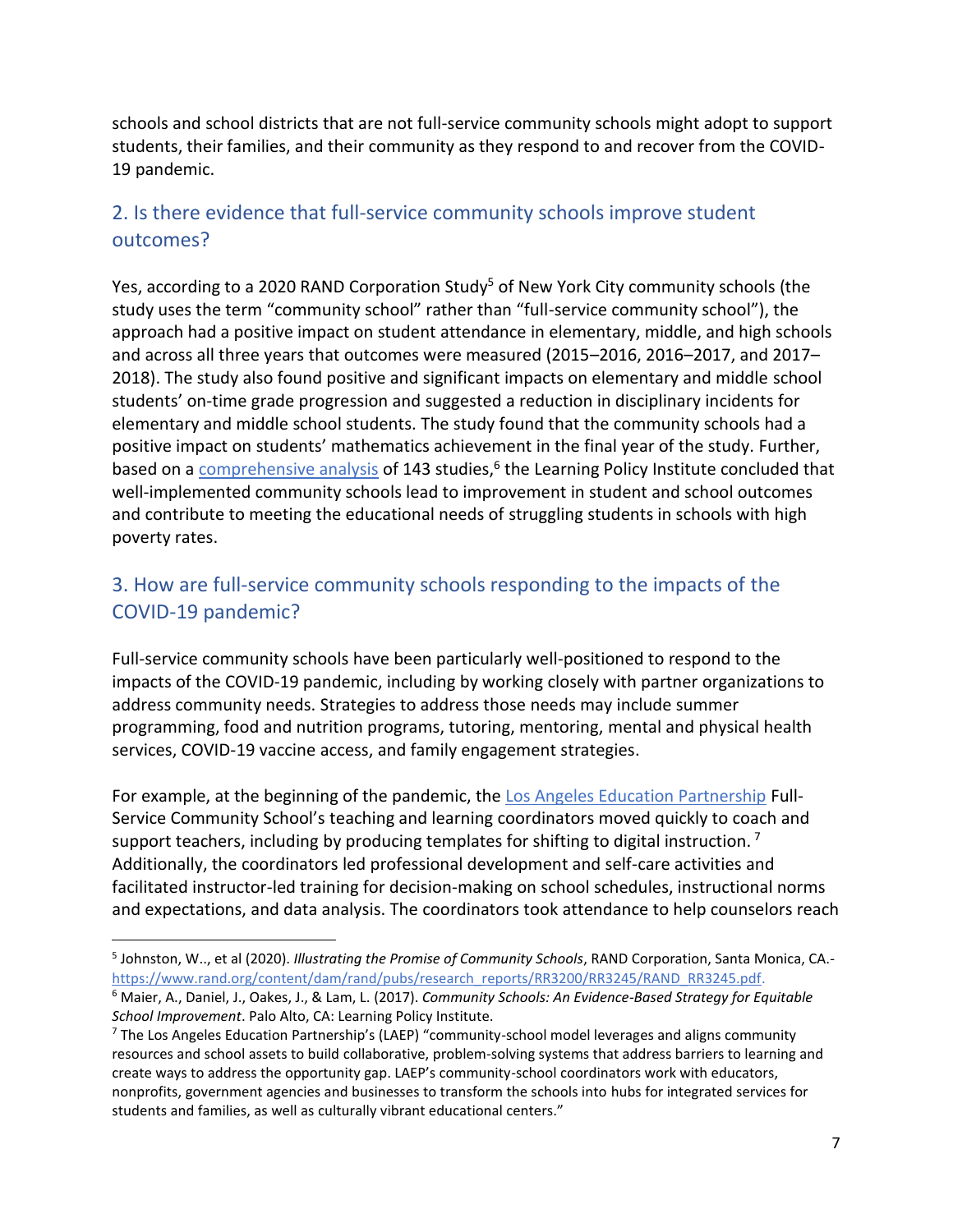absent students, and they helped staff engage all students, including through specific strategies for English learners, students with disabilities, and other vulnerable populations.

Additionally, the goals of the Berea Independent School District's Full-Service Community Schools in Berea, Kentucky are to provide evidence-based interventions, such as summer learning, extended-day comprehensive after-school programs, and programs that respond to students' academic, social, and emotional needs. These programs as mentioned in their program application address the disproportionate impact of the COVID-19 pandemic on underserved students, including students experiencing homelessness and youth in foster care. Their plans included providing interventionist support for reading and math; professional development for elementary school teachers in reading instruction/concepts; and closing the gap of learning lost through multi-tiered systems of support.

### <span id="page-7-0"></span>4. May ARP ESSER funds be used to support existing and new full-service community schools?

Yes, ARP ESSER funds [may be used](https://oese.ed.gov/files/2021/05/ESSER.GEER_.FAQs_5.26.21_745AM_FINALb0cd6833f6f46e03ba2d97d30aff953260028045f9ef3b18ea602db4b32b1d99.pdf) to expand existing full-service community schools and to implement the model in new schools. In addition to ARP ESSER funds, states and districts have the flexibility to use ESSER or Governor's Emergency Education Relief (GEER) funds under the Coronavirus Aid, Relief, and Economic Security (CARES) Act and the Coronavirus Response and Relief Supplemental Appropriations (CRRSA) Act to support full-service community schools as part of their efforts to address the impact of COVID-19 on student social, emotional, mental health, and academic needs. Additionally, districts may use funds to develop or expand inschool student support centers that provide mentoring, counseling, and social and emotional learning supports to students in individual or group sessions. These uses of funds are consistent with the mission of many full-servic[e community schools](http://www.communityschools.org/aboutschools/what_is_a_community_school.aspx) which is to provide an integrated focus on academics, health and social services, youth and community development and community engagement in effort to lead to improved student learning, stronger families and healthier communities.<sup>8</sup>

Further, the ARP Act requires that states and districts reserve a portion of their ARP ESSER funds to address the academic impact of lost instructional time through evidence-based interventions that respond to the social, emotional, mental health, and academic needs of all students, and particularly those students disproportionately impacted by the COVID-19 pandemic, including students from low-income families, students of color, English learners, children with disabilities, students experiencing homelessness, children and youth in foster care, migratory students, and youth who are incarcerated. An evidence-based full-service community school approach is specifically identified in the ARP Act as an allowable use of ARP ESSER funds and may be a key component of these efforts. [Research](https://learningpolicyinstitute.org/sites/default/files/product-files/Community_Schools_Evidence_Based_Strategy_BRIEF.pdf) shows that full-service community schools that improve teaching and learning provide integrated student supports,

<sup>8</sup> Coalition for Community Schools, "*What is a Community School.*" [http://www.communityschools.org/aboutschools/what\\_is\\_a\\_community\\_school.aspx.](http://www.communityschools.org/aboutschools/what_is_a_community_school.aspx)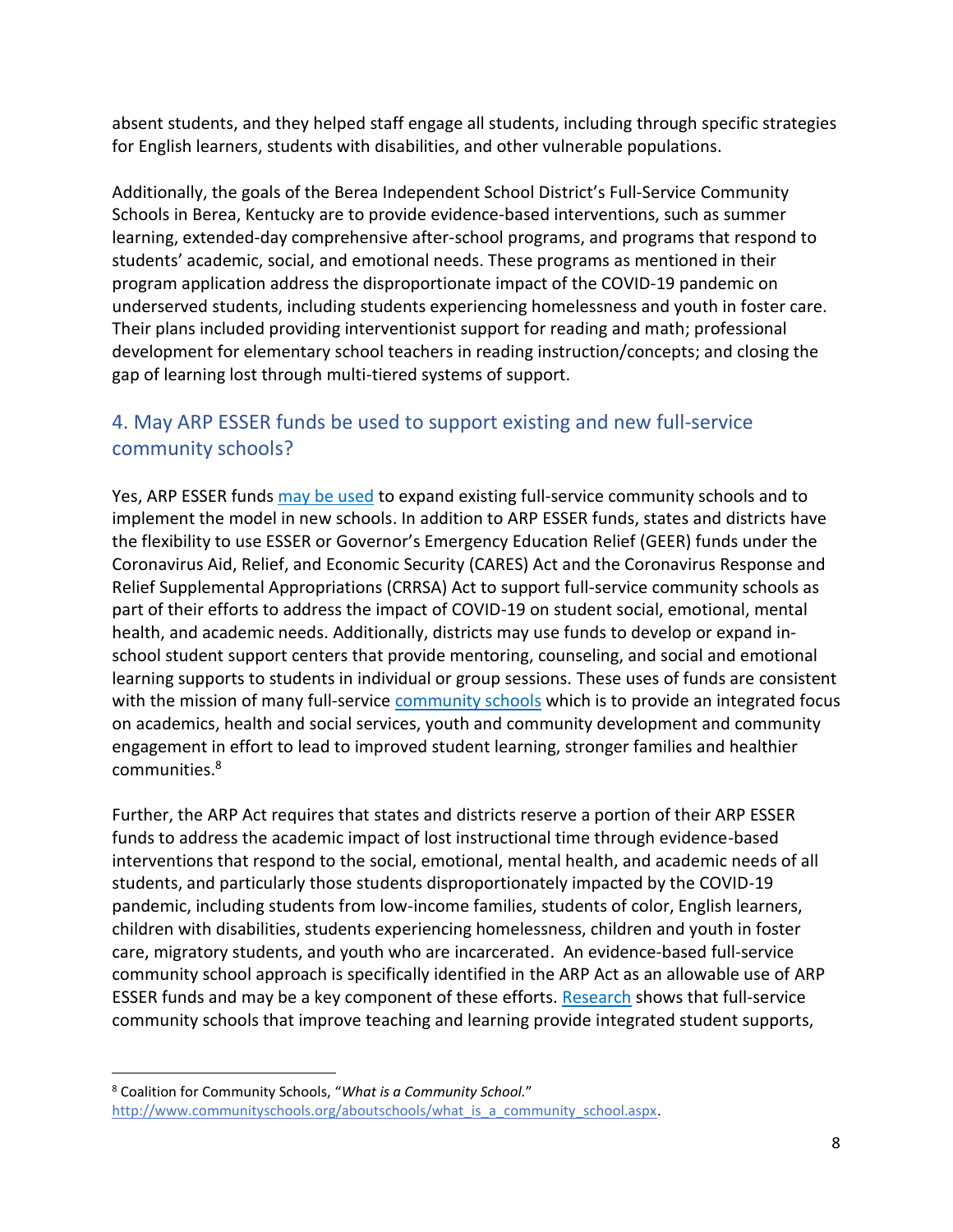access to expanded learning time opportunities and support strong family and community engagement and collaborative leadership and practice.

## <span id="page-8-0"></span>5. How might ARP ESSER funds be used to provide assistance to families and communities?

Providing assistance to families and communities is beneficial in all schools and an approach present in evidence-based full-service community schools. For example, any school receiving ARP ESSER funds may use these funds to provide resources on how parents and families can effectively support students and their reengagement and success in school. Schools may also partner with community-based organizations to support parents and communities by:

- Providing information on access to meal programs and other programs and services that meet basic student and family needs;
- Developing and implementing parent-teacher home visit strategies by educators and other education professionals;
- Providing adult education, including integrated English literacy and civics instruction programs, financial literacy education, programs that lead to a high school diploma or its equivalent, career training, or credit recovery programs;
- Providing workforce development activities, including career readiness and employability skills training, job search and preparation services, work-based learning connections, and career advancement activities;
- Developing and implementing programs that aid family and community well-being, including accessing homeless prevention services;
- Developing and implementing programs that promote parental involvement and family literacy and provide volunteer opportunities;
- Providing digital literacy training and technical support for families to effectively use technology to improve parent-teacher engagement, information sharing, and support for student learning;
- Providing supports for children and young people involved in the child welfare system;
- Providing higher education preparation courses; and
- Developing and providing child abuse and neglect prevention activities.

As part of these efforts, schools should provide family members with resources and strategies to support their children's learning. Any information must be communicated to limited English proficient parents in a language they can understand. In addition, schools should effectively communicate all this information to parents with disabilities.

The supports and services that have been provided over the last year to respond to the COVID-19 pandemic may continue to be provided in the upcoming school year. For example, throughout the pandemic, in rural Minnesota, the Deer River Community School provided weekly food deliveries from a local pantry to families that did not have transportation. They also identified families that had not reached out to the teachers or logged into technology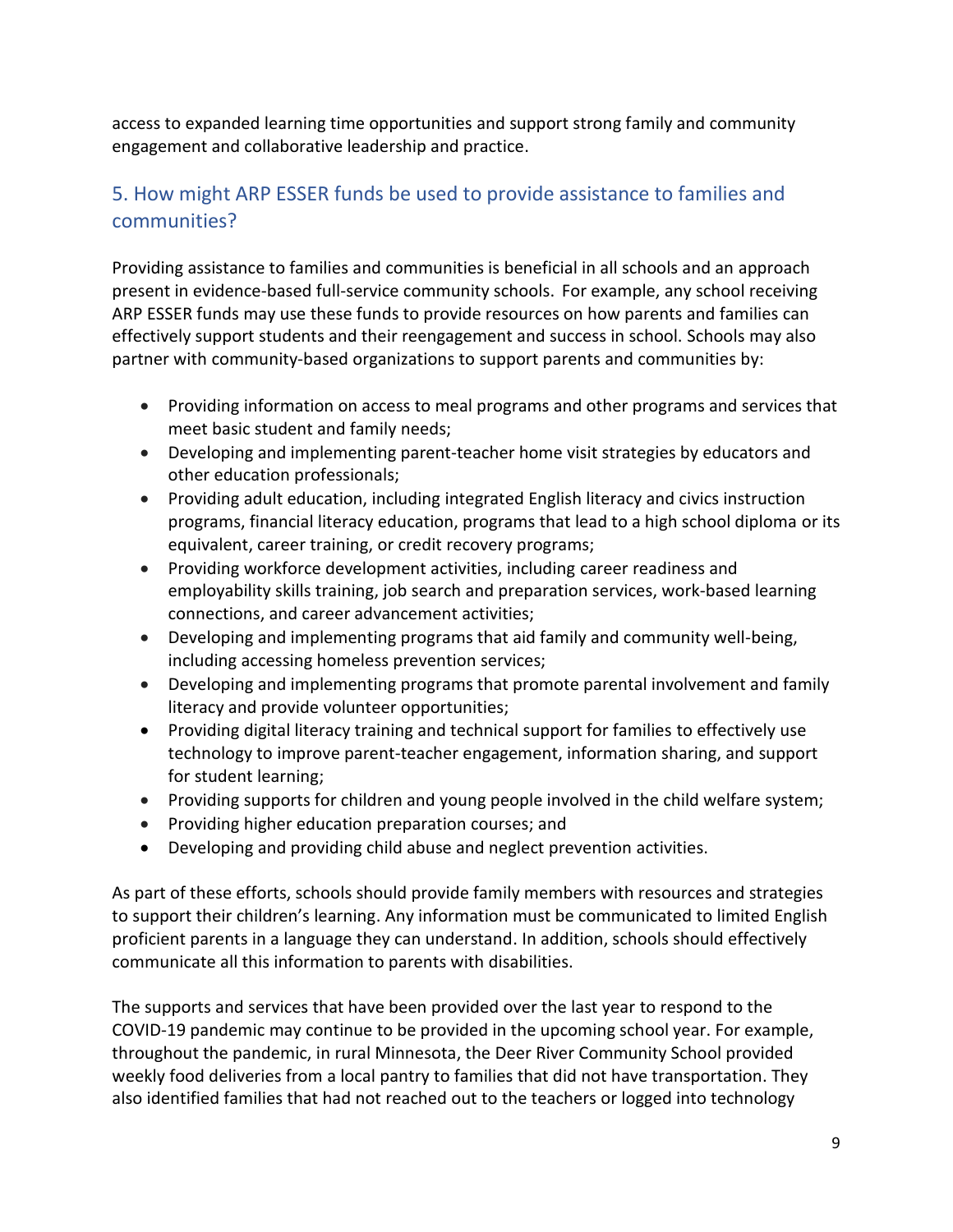platforms. Home visits at a socially appropriate distance were done to make sure families were not missed during outreach and engagement efforts. ARP ESSER funds may be used to support these types of services and family engagement activities.

#### <span id="page-9-0"></span>6. How might ARP ESSER funds be used to provide integrated student supports?

ARP ESSER funds may be used by districts and schools to [partner with community-based](https://annenberg.brown.edu/sites/default/files/EdResearch_for_Recovery_Brief_14.pdf) organizations and for programs to provide innovative [integrated services](https://safesupportivelearning.ed.gov/voices-field/what-stage-implementing-integrated-student-supports-iss-your-school) for students and families as they recover from the COVID-19 pandemic. Providing integrated students supports is beneficial in all schools and an approach present in evidence-based full-service community schools. For example, the [City Connects](https://www.bc.edu/content/bc-web/schools/lynch-school/sites/cityconnects.html) program structures collaborations between school counselors (or social workers) and instructional staff to develop customized support plans that address individual student needs. Based on those plans, the program provides enrichment, offers early intervention services, or, in the case of students in crisis or in need of more serious intervention, promotes referrals to community resources. The [Communities in Schools](https://www.communitiesinschools.org/) program emphasizes dropout prevention and, similar to City Connects, offers both school-wide and more intensive interventions, including those related to academics, basic needs and physical health, mental health, and social skills and life skills, among others.

At the REACH Academy elementary school in the Oakland Unified School District, staff were on high alert for signs of new or deepening mental health issues and trauma due to the COVID-19 pandemic. During check-in calls, staff used a comprehensive questionnaire to determine how well families were managing stress and referred people for counseling and other services through their network of local partners.

In Peoria Public Schools, the Panorama Social-Emotional Learning Screener helps teachers and administrators measure and improve social-emotional learning (SEL) skills and competencies for their students. The screener measures four competencies for students in second grade through high school: self-management, growth mindset, self-awareness, and teacher/student relationships. Data from the screener provides a high-level picture of SEL at each school, including strengths and opportunities for growth. Educators can use this data to strengthen students' individual SEL skills by focusing on social-emotional outcomes using Panorama's Playbook platform and resources.

In North Carolina, the United Way of Asheville and Buncombe County worked closely with Asheville City Schools and used funds to host group therapy with local mental health providers through online video conferencing platforms, like Zoom. Coordinators and teachers held mental wellness check-ins with their students and parents each day and hosted virtual lunches with them to maintain social relationships.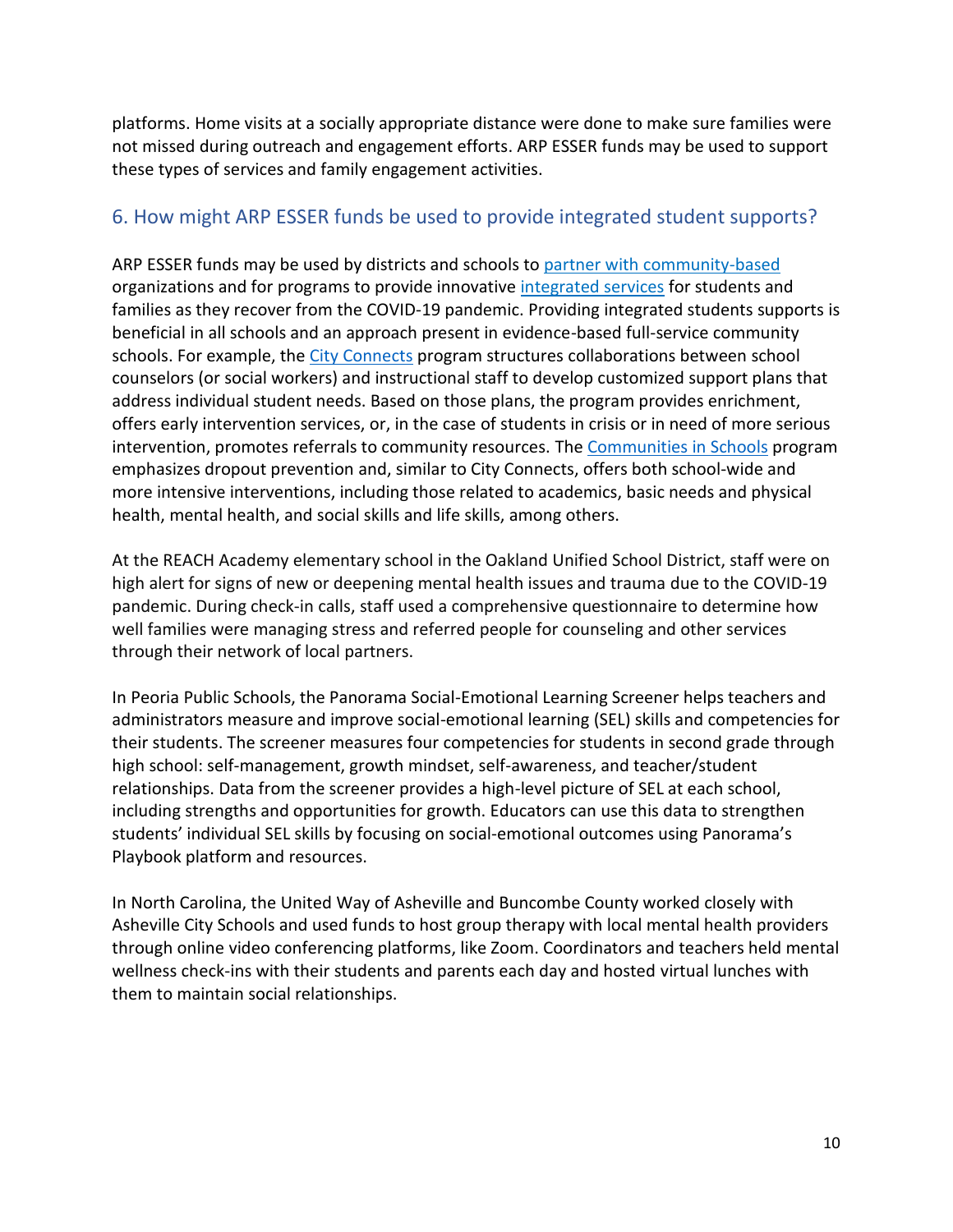### <span id="page-10-0"></span>7. How might ARP ESSER funds be used to support collaborative leadership and practices?

ARP ESSER funds may be used to support [collaborative leadership and practices](https://communityschools.futureforlearning.org/chapter-6) that include educators, administrators, and union leaders as schools continue to respond to and recover from the COVID-19 pandemic. These practices are beneficial in all schools and are an approach present in evidence-based full-service community schools. Collaborations may be established to focus on school governance and program planning, the coordination of integrated student and family services and supports, and the development of strong relationships between school staff and members of the community. An example of this kind of practice is a site-based team focused on improving school discipline policy (e.g., implementing restorative justice programs or strategies for building trusting relationships among students, educators, staff, and families) and classroom teaching and learning (e.g., incorporating social and emotional learning into instructional design or providing project-based learning opportunities for students). These kinds of practices are especially critical as schools work to reengage students and families and address areas of concern or any distrust that may be preventing a student from returning to school for in-person instruction. Collaborative leadership and practices can also ensure that any integrated student and family support services provided are culturally and linguistically responsive to the student and family needs.

Collaborations that include teachers and unions may provide formal structures for shared decision-making, treat teachers as true partners in the decision-making, and improve outcomes for students. These kinds of practices have been [shown to improve](https://www.cecweb.org/wp-content/uploads/2017/10/Union_Management_Partnerships.pdf) student achievement and increase teacher retention.<sup>9</sup>

Wolfe Street Academy in Baltimore, Maryland has developed strong partnerships with families and community organizations, which have been critical during the COVID-19 pandemic. For example, when some parents lost their jobs because of the pandemic, including those without documentation, they turned to Wolfe Street to help them fill out applications for food benefits and identify other sources of economic relief. This established trust helped families access critical services they might have otherwise been reluctant to apply for. The school's local community group, the [Upper Fells Point Improvement Association,](https://youtu.be/fy7BMIVh2xw) also collected donations to ensure that families could continue receiving weekly fresh produce, and what had been a school pick-up for 25 families became a delivery to 100 families in the neighborhood.

At the Mendez High School community school in the Los Angeles Unified School District, in advance of the 2020-2021 school year, administrators created opportunities for families, staff, and students to plan together for the coming year. Staff members surveyed students and found that the six-course schedule in the semester system was overwhelming to students during the COVID-19 pandemic. The Local School Leadership committee (made up of students, parents, teachers, community partners, and the principal) and its scheduling subcommittee proposed

<sup>9</sup> McCarthy, J. and Rubinstein, S. (2017). *National Study on Union-Management Partnerships and Educator Collaboration in US Public Schools*, ILR Cornell University and Rutgers University.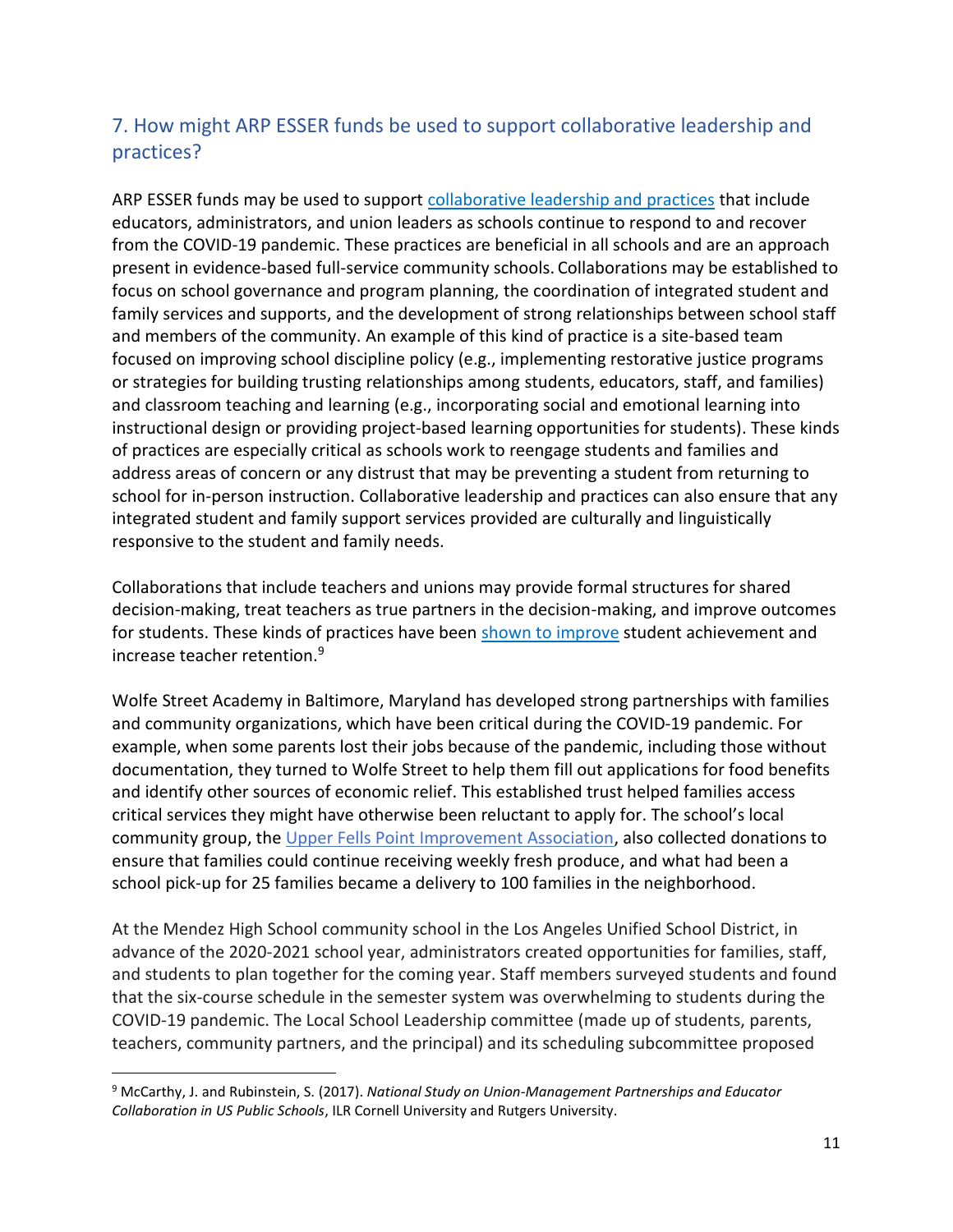switching to a quarter system in the fall that would give students and teachers fewer concurrent classes to manage and provide more opportunities for student support.

### <span id="page-11-0"></span>8. How might ARP ESSER funds support effective approaches to expanded and enriched learning time?

ARP ESSER funds may be used to increase student access to expanded and enriched learning time. Providing expanded and enriched learning time is also an approach present in evidencebased full-service community schools. In addition to using funds under the allowable use of funds to support evidence-based full-service community schools, section 2001(e)(1) of the ARP Act requires districts to reserve not less than 20% of ARP ESSER funds to address the academic impact of lost instructional time (i.e. learning loss) through the implementation of evidencebased interventions – such as summer learning or summer enrichment, extended day, comprehensive after-school or extended school year programs – and ensure those interventions respond to students' social, emotional, and academic needs, and address the disproportionate impact of the COVID-19 pandemic on underrepresented student subgroups.

For example, funds may be used to provide the following through expanded and enriched learning time:

- Before- and after-school and summer learning programs;
- Additional academic instruction and high-quality, evidence-based approaches to academic tutoring (see page 20 of [Volume 2 of the ED COVID-19 Handbook:](https://www2.ed.gov/documents/coronavirus/reopening-2.pdf) Roadmap to [Reopening Safely and Meeting All Students' Needs](https://www2.ed.gov/documents/coronavirus/reopening-2.pdf) for additional information on evidence-based approaches to tutoring);
- Mentorship programs;
- Workforce development activities for students, including career and technical education, career counseling, internships and other work-based learning, preapprenticeship programs, and service-learning opportunities;
- [Restorative justice programs](https://www.nea.org/advocating-for-change/new-from-nea/restorative-practices-schools-work-they-can-work-better) and other initiatives that are responsive to student social and emotional well-being;
- Student support services for children with disabilities; and
- College access support, including earning college credit while in high school, summer bridge programs, college counseling, or other services geared towards college success.

For example, Cincinnati, Ohio used CARES ESSER funds to offer students summer learning programs that address the impact of lost instructional time due to the COVID-19 pandemic and provide learning opportunities that could be sustained when schools resume in the fall. These summer learning programs include weeklong enrichment activities in the afternoon after the morning academic classes. Mental health partners have been integrated into the summer session and will be working closely with the teachers on supporting social and emotional learning. Access to the health centers, dental and vision services, and college preparation programs will continue to be provided through the summer.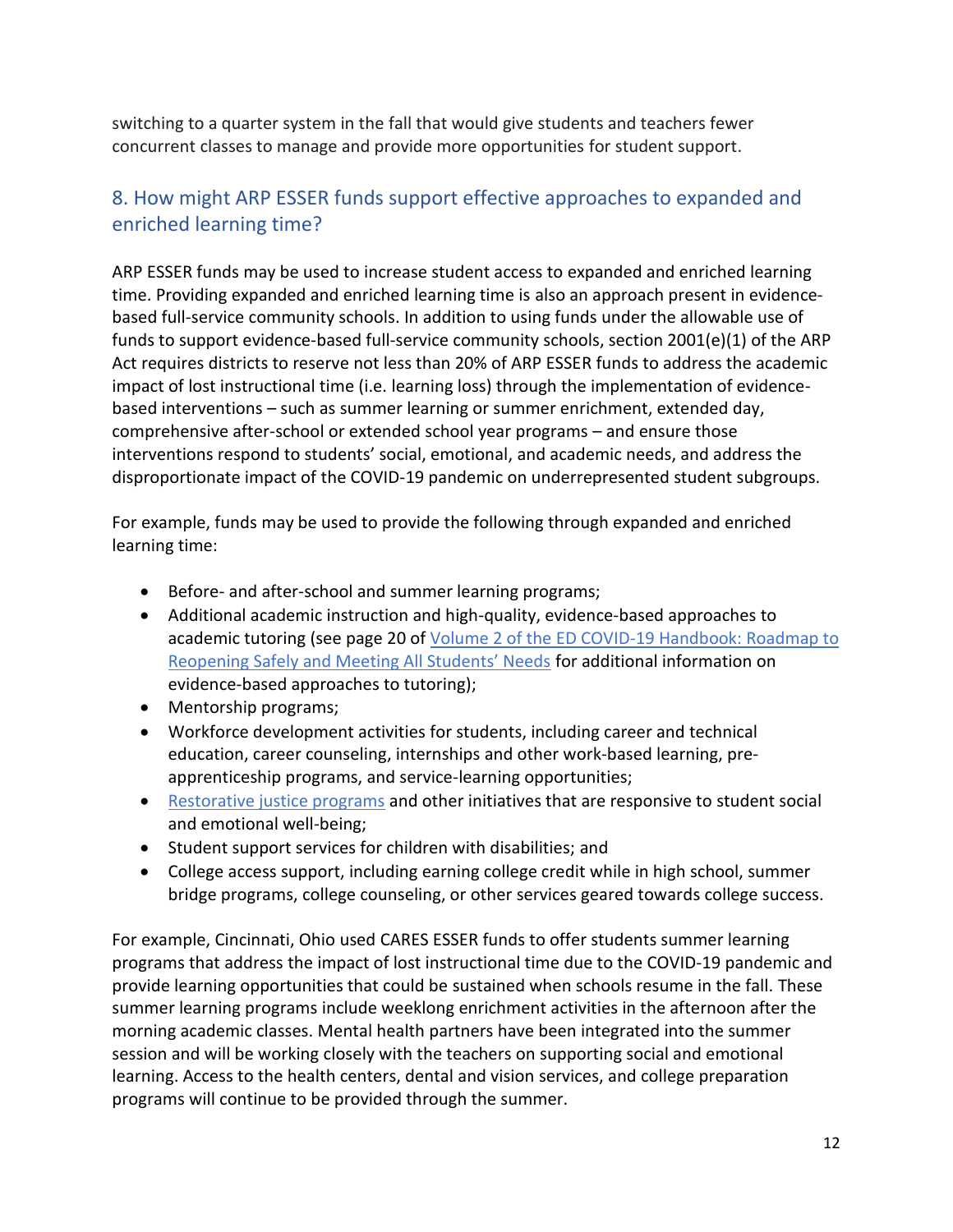# <span id="page-12-0"></span>9. What is the role of community-based organizations in supporting full-service community schools?

Community-based organizations play a critical role in providing supplemental support services that cannot be provided by the school. These services, in the form of enrichment programs, physical and mental health services, and recreational programming, are critical to the academic success of students. Community-based organizations can also support schools by providing resources and supports to families in their home language. As an example, one community-based organization, the [City Connects](https://www.bc.edu/content/bc-web/schools/lynch-school/sites/cityconnects.html) program, intentionally structures collaborations between school counselors (or social workers) and instructional staff to develop customized support plans that address individual student needs. Based on those plans, the program provides enrichment, offers early intervention services, or, in the case of students in crisis or in need of more serious intervention, promotes referrals to community resources.

#### <span id="page-12-1"></span>10. May ARP ESSER funds be used to support a site-level community school coordinator?

Yes, ARP ESSER funds may be used for a site-level community school coordinator who helps coordinate and lead partnership and engagement efforts and the integrated services that the school provides, including services to respond to the needs of students as a result of the COVID-19 pandemic.

A site-level coordinator plays an integral role in implementing the community schools model with fidelity, often serving as the lead facilitator and recruiter for programs tailored to the school community using data obtained from community and assets assessments. At one elementary school in Milwaukee, a full-service community school coordinator worked with families to make sure 100% of assignments were complete online. In addition to supporting families online, the community school coordinator made home visits using social distancing guidelines to check in on students and their families. Another example is the Binghamton University Community Schools Network, where community school coordinators, through their regional technical assistance center, provided drop-in coffee hours for teachers and administrators to get tips and training around COVID-19 pandemic responses in community schools.

#### <span id="page-12-2"></span>11. May ARP ESSER funds be used to conduct a community needs and asset assessment?

Yes, ARP ESSER funds may be used by the district or school to conduct a community [needs](https://drive.google.com/file/d/1W3gjG7EzJbMHA3nQRdf5IndNIpkGKvUp/view) and [asset assessment.](https://drive.google.com/file/d/1W3gjG7EzJbMHA3nQRdf5IndNIpkGKvUp/view) Conducting a community needs and asset assessment is a critical step prior to expanding or starting a full-service community school and can also be conducted by any district or school. The community needs and asset assessment are a survey of the community organizations and businesses that can assist the school in determining the needs of students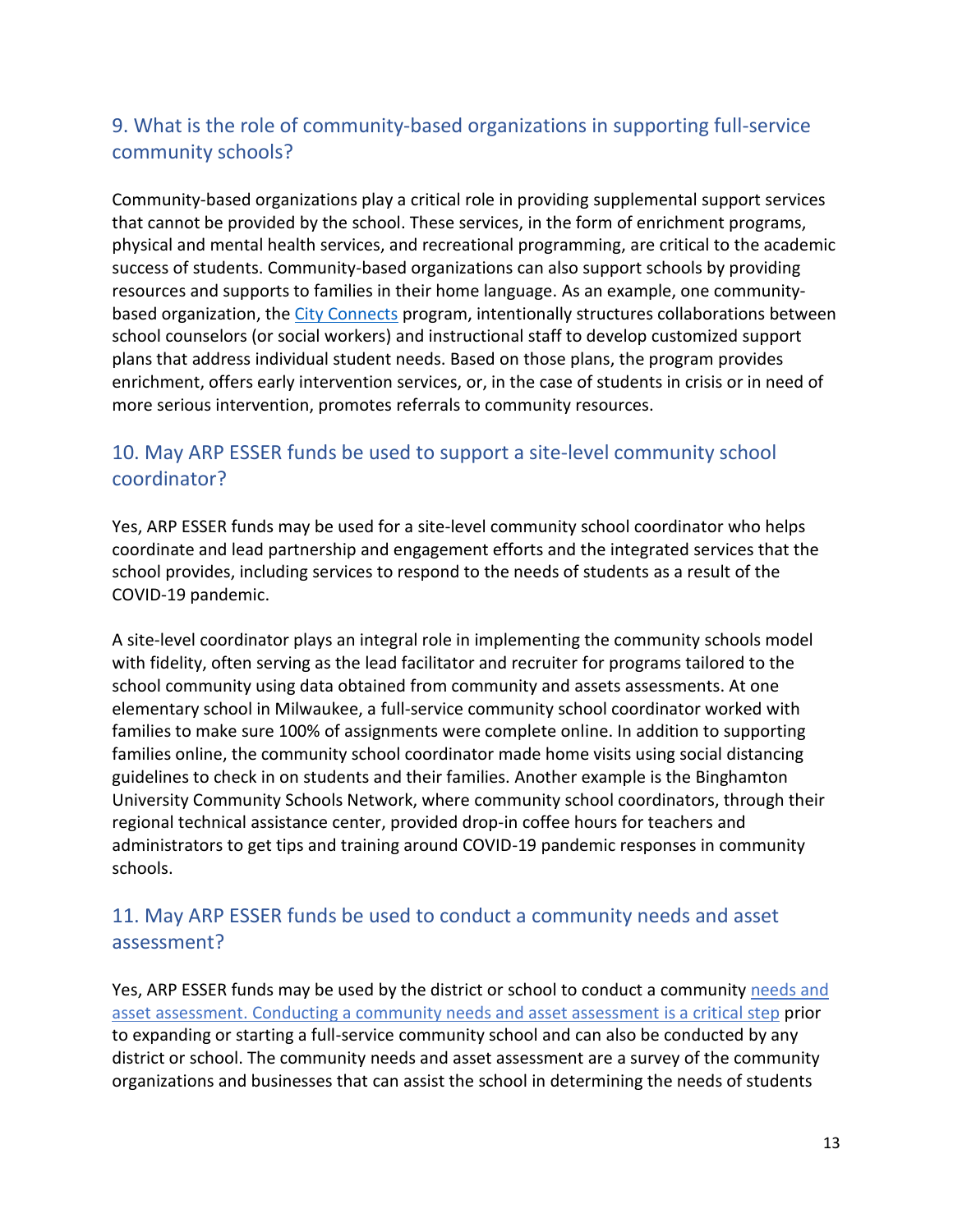and families and the resources available to help address them. This assessmen[t process](https://drive.google.com/file/d/1zMdmBQ4XWgdlcj4u7G-5jM9O4AI2VWpP/view) can also inform programming and other actions of a full-service community school.

### <span id="page-13-0"></span>12. What are the roles of the State educational agency (SEA) and school district in supporting and sustaining full-service community school approaches?

Both the SEA and school district play a critical role in supporting and sustaining the full-service community school approach. The SEA may provide state funding and support at the state level for local districts. The school district directly funds and supervises the work of community schools at the local level. A number of states and districts have taken steps to support these community school approaches, with several states already using their federal relief funds to support and expand access to full-service community schools.

California is providing \$45 million, including from its ESSER funding, to start a competitive state grant program for school districts to support and expand existing community school initiatives. The state legislature passed a proposal providing the grant program with up to \$3 billion in onetime funding to develop new and expand existing community school initiatives. Schools serving 80% or more of students eligible for free or reduced-price meals would be prioritized. California is also seeking to establish a network of at least five regional technical assistance centers to support community school grantees with conducting community needs assessments, improving family and community engagement and partnerships, developing sustainable funding, coordinating services across agencies and schools, and combining funding for services from multiple sources.

Illinois is using more than \$100 million of its ESSER funding to support community schools. [Vermont](https://legislature.vermont.gov/Documents/2022/Docs/BILLS/H-0106/H-0106%20As%20Passed%20by%20Both%20House%20and%20Senate%20Unofficial.pdf) is using \$3.4 million in ARP ESSER funds to support community schools including community school coordinators, collaborative needs and assets assessments, and evidencebased programming. Vermont's underlying legislation defines evidence-based pillars of community schools to support research-based program design and use of funds. Funds are targeted to schools where at least 40% of students qualify for free or reduced-price lunch. New Mexico provides technical assistance to,(including working sessions and resources describing evidence-based strategies that have been vetted) to and conducts annual evaluations of, the 54 community schools in the state, each of which has a full-service community school coordinator; programming aligned with the evidence-based approaches; and at least 40% of students qualifying for free or reduced-price meals. The SEA is supported by the New Mexico Community Schools State Coalition, an appointed body of educators, advocates, and researchers with community school expertise.

At the school district level, New York City's [well documented and successful](https://www.rand.org/pubs/research_briefs/RB10107.html)<sup>10</sup> community school initiative is being sustained within its [Recovery Budget,](https://www1.nyc.gov/assets/omb/downloads/pdf/sum4-21.pdf) which will include \$10 million in

<sup>&</sup>lt;sup>10</sup> Johnston, William R., John Engberg, Isaac M. Opper, Lisa Sontag-Padilla, and Lea Xenakis, What Is the Impact of the New York City Community Schools Initiative? City of New York, 2020. [https://www.rand.org/pubs/research\\_briefs/RB10107.html.](https://www.rand.org/pubs/research_briefs/RB10107.html)